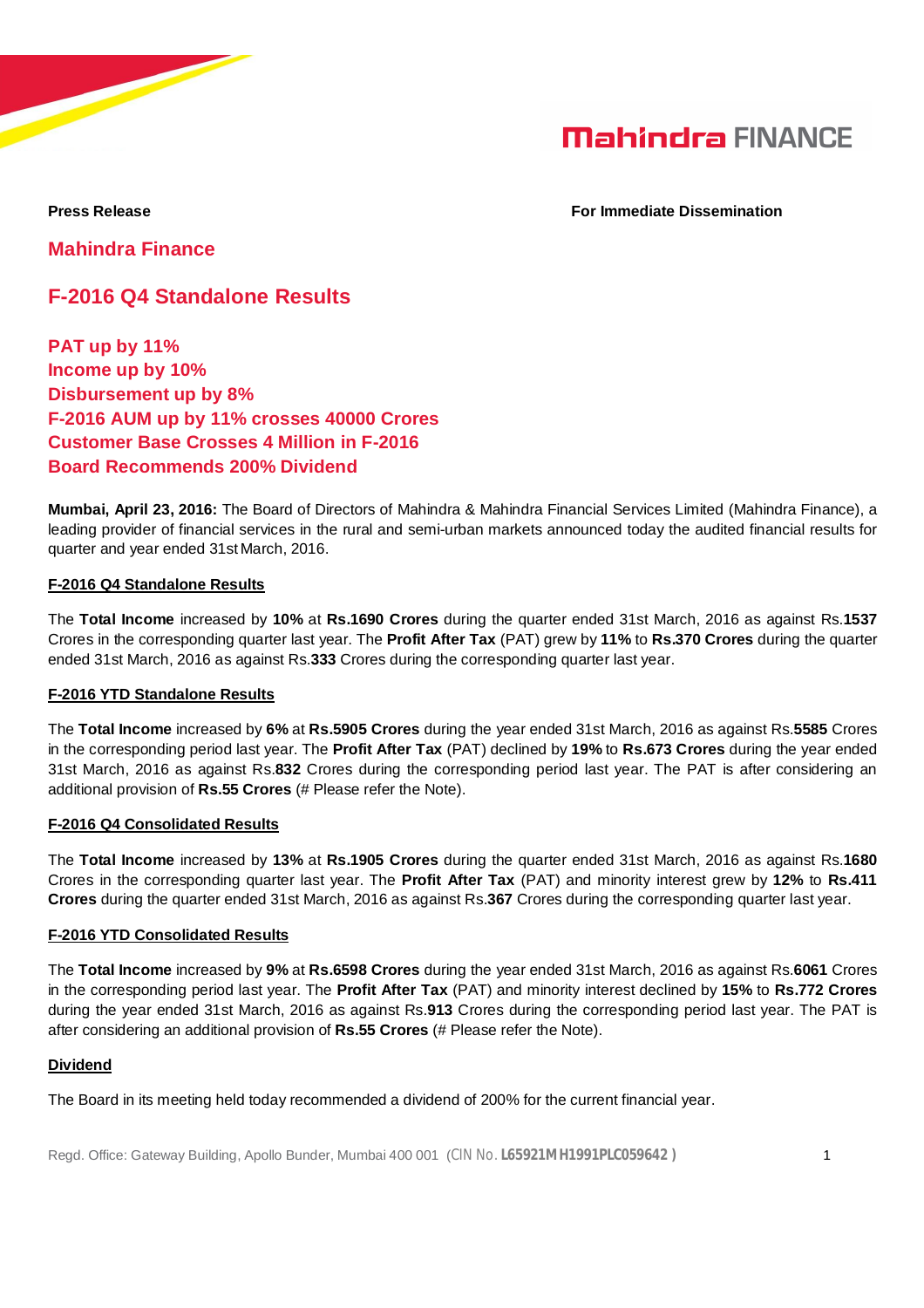# **Mahindra FINANCE**

## **Operations**

The Company follows prudential norms for income recognition, asset classification and provisioning for Non-Performing Assets (NPAs) as prescribed by Reserve Bank of India (RBI) for NBFCs and has also been making additional provision on a prudential basis. The cumulative additional provision over the prevailing RBI norms is at Rs.736 Crores.

**# Note:** The Company has recognised NPAs based on 4 months overdue norms for the year ended 31st March, 2016 as against the revised regulatory norms of recognising NPAs at 5 months overdue applicable for the current financial year resulting in **an additional provision of Rs. 55 Crores** (including income de-recognition) with a consequent impact on Profit before tax for the year ended 31st March, 2016. However, there is no significant impact of this change on provision for the quarter ended 31st March, 2016.

Mahindra Finance, during the year ended 31st March 2016, has **disbursed** (value of assets financed) **Rs.26706 Crores** as against Rs.24331 Crores during the same period previous year, registering a growth of **10%** over the same period previous year. For the quarter ended 31st March 2016, the Company has **disbursed** (value of assets financed) **Rs.6811 Crores** as against Rs.**6303** Crores during the same period previous year, registering a growth of **8%** over the same period previous year.

Through increased penetration and close follow up efforts the company has been able to increase overall collections and bring down NPA levels resulting in growth of profits.

During this financial year, the Company's customer base has crossed 4 million customers. The Company currently has a network of **1167** offices and Total Assets Under Management (AUM) of **Rs. 40933 Crores** as on 31st March, 2016 as against Rs.36878 Crores as on 31st March 2015, a growth of **11**%.

## **SUBSIDIARIES**

## **Mahindra Insurance Brokers Limited (MIBL)**

During the year ended 31st March 2016, the Company's Insurance Broking subsidiary, MIBL registered **income** at **Rs.149.2Crores** as against Rs.126.2 Crores, a growth of **18%** over the same period previous year. The **Profit Before Tax (PBT)** was **Rs.75.2 Crores** as compared to Rs.65.3 Crores, registering a growth of **15%** over the same period previous year. The **Profit After Tax (PAT)** was **Rs.48.5 Crores** as against Rs.42.9 Crores, registering a growth of **13%** over the same period previous year.

During the quarter ended 31st March 2016, MIBL registered **income** at **Rs.45.9 Crores** as against Rs.35.6 Crores, a growth of **29%** over the same period previous year. The **Profit Before Tax (PBT)** registered was **Rs.24.9** Crores as against Rs.19.6 Crores, registering a growth of **27%** over the same period previous year. The **Profit After Tax (PAT)** was **Rs.15.9 Crores** as against Rs.12.8 Crores, registering a growth of **24%** over the same period previous year.

## **Mahindra Rural Housing Finance Limited (MRHFL)**

During the year ended 31st March 2016, MRHFL **disbursed Rs. 1552.5 Crores** as against Rs. **989.6** Crores during the previous year, registering a growth of **57%** over the previous year. MRHFL registered **income at Rs.495.4 Crores** as against Rs. **328.4** Crores, a growth of **51%** over the previous year. The **Profit After Tax (PAT)** was **Rs. 62.7 Crores** as against Rs. **44.2** Crores, registering a growth of 42**%** over the previous year.

During the quarter ended 31<sup>st</sup> March 2016, MRHFL **disbursed Rs. 530.5 Crores** as against Rs. 346.4 Crores during the same period previous year, registering a growth of **53%** over the same period previous year. MRHFL registered **income at Rs.155.0 Crores** as against Rs. **101.7** Crores, a growth of **53%** over the same period previous year. The **Profit After Tax (PAT)** was **Rs. 29.8 Crores** as against Rs. **21.6** Crores, registering a growth of **38%** over the same period previous year.